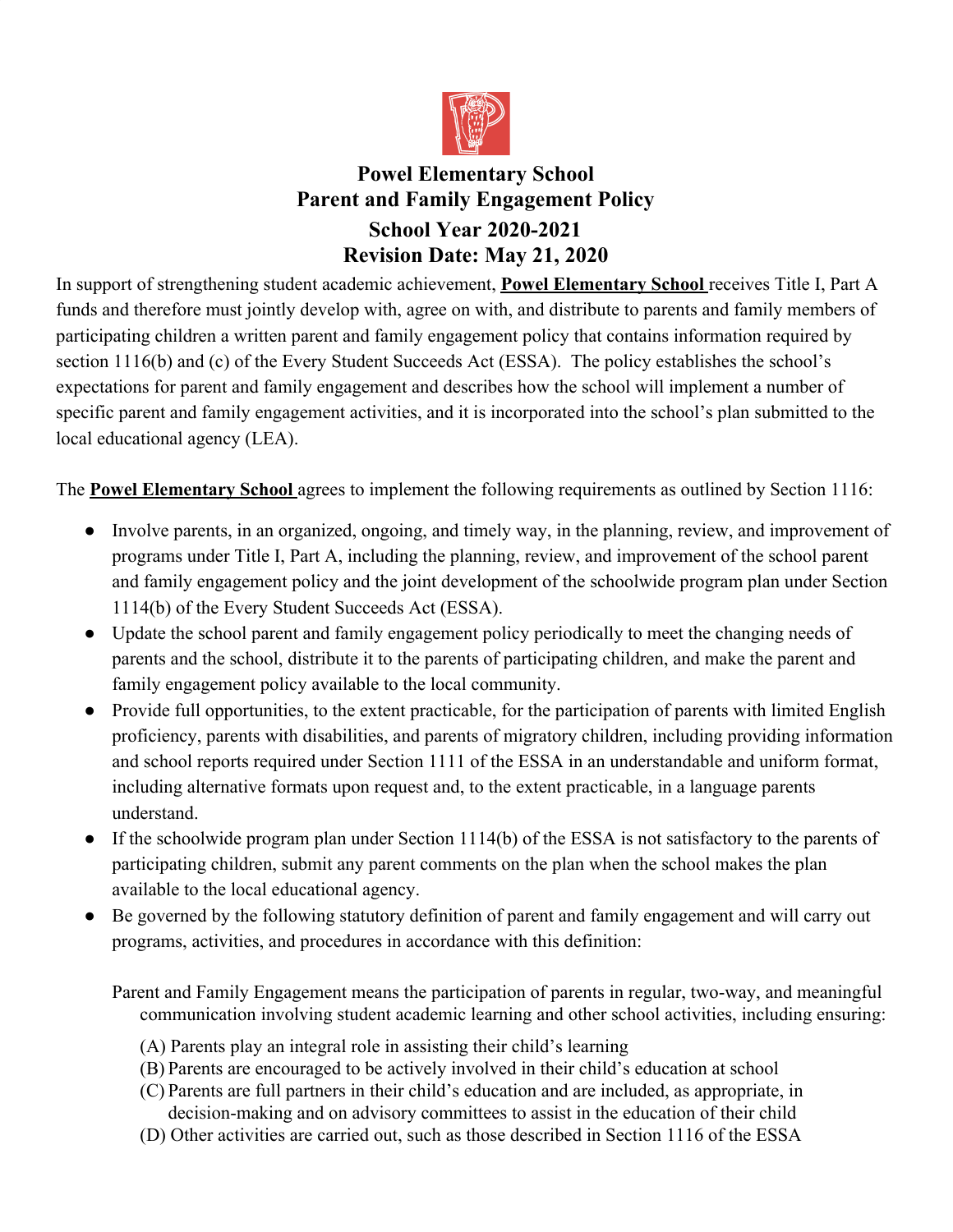## **DESCRIPTION OF HOW THE SCHOOL WILL IMPLEMENT REQUIRED SCHOOL PARENT AND FAMILY ENGAGEMENT POLICY COMPONENTS**

#### **Section A: JOINTLY DEVELOPED**

**Powel Elementary School** will take the following actions to involve parents in an organized, ongoing, and timely manner in the planning, review, and improvement of Title I programs, including opportunities for regular meetings, if requested by parents, to formulate suggestions and to participate, as appropriate, in decisions relating to the education of their child and respond to any such suggestions as soon as practicably possible.

*During our Spring Title I Parent Meeting, parents are given the opportunity to provide feedback, suggestions and input regarding the content of the Parent and Family Engagement Policy. In addition, feedback from SAC meetings, Home and School meetings, and parent surveys are used to inform the creation of this policy. Due to the COVID-19 pandemic, in lieu of a Spring Title 1 Parent Meeting, a period for open feedback was held from May 8, 2020 to May 21, 2020, with the document finalized on May 21, 2020.*

#### **Section B: ANNUAL TITLE I MEETING**

**Powel Elementary School** will take the following actions to conduct an annual meeting, at a convenient time, and encourage and invite all parents of participating children to attend to inform them about the school's Title I program, the nature of the Title I program, the parents' requirements, the school parent and family engagement policy, the schoolwide plan, and the school-parent compact.

*The Annual Title I Parent Meeting will be held in the Fall. Parents will be notified via school calendar, text blast, morning announcements, and flyer of this important meeting. During this meeting topics such as Title I program, the nature of the Title I program, the parents' requirements, the school parent and family engagement policy, the schoolwide plan, and the school-parent compact are discussed by the Principal or designee.*

#### **Section C: COMMUNICATIONS**

**Powel Elementary School** will take the following actions to provide parents of participating children with (1) Timely information about the Title I programs, (2) Flexible number of meetings, such as meetings in the morning or evening, (3) transportation, child care or home visits, as such services relate to parent and family engagement and may use Title I funds and (4) Information related to the school and parent programs, meetings, and other activities, is sent to the parents of participating children in an understandable and uniform format, including alternative formats upon request and, to the extent practicable, in a language the parents can understand.

- 1) During the Title I meeting, parents will receive and review the School-Parent Compact, as well as the Parent and Family Engagement Policy. This information will also be posted to the school's website and sent electronically, via email blast.
- 2) Communications are sent home regularly in the Tuesday folder
- 3) Policies are included in the parent handbook
- 4) Title I components are reviewed during Annual Title I meeting
- 5) Parent communications are posted to the school website
- 6) The Family and Community Engagement Office can provide translation services when needed to reach non-English speaking families.
- 7) Meetings and workshops will be held at various times during the day and evening.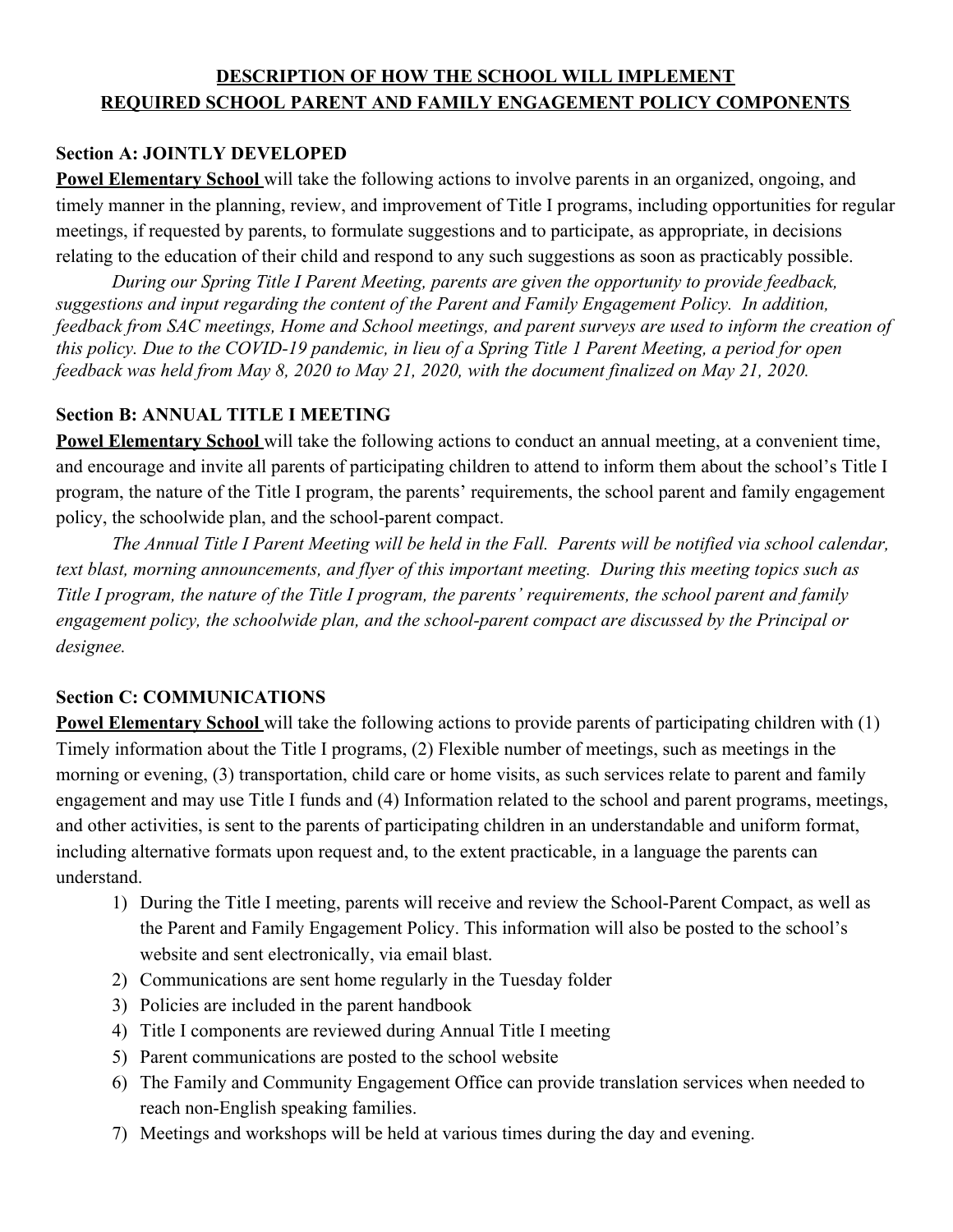## **Section D: SCHOOL-PARENT COMPACT**

**Powel Elementary School** will take the following actions to jointly develop with parents of participating children a school-parent compact that outlines how parents, the entire school staff, and students will share the responsibility for improved student academic achievement and the means by which the school and parents will build and develop a partnership to help children achieve the state's high standards.

*During our Spring Title I Parent Meeting, parents are given the opportunity to provide feedback, suggestions and input regarding the content of the Parent and Family Engagement Policy. In addition, feedback from SAC meetings, Home and School meetings, and parent surveys are used to inform the creation of this policy. Due to the COVID-19 pandemic, a period for open feedback was held from May 8, 2020 to May 21, 2020 to provide parents and staff members an opportunity to provide input into the content of the Parent and Family Engagement Policy and School/ Parent Compact.*

## **Section E: RESERVATION OF FUNDS**

**Powel Elementary School** will take the following actions to involve the parents of children served in Title I, Part A schools in decisions about how the 1 percent of Title I, Part A funds reserved for parent and family engagement is spent by:

- *During the Winter Title I meeting* we discuss with parent's decisions about how the 1 percent of Title I, Part A funds reserved for parent and family engagement is spent.
- This year the meeting was held on January 30, 2020
- In addition, we use the following opportunities to discuss Parent Engagement money:
- *1) SAC meeting discussion*
- *2) Home & School General Meeting*
- *3) Parent Survey (Winter)*
- *4) Parents are notified of the 1% set-aside during the Annual TI Meeting (Back to School Night).*

## **Section F: COORDINATION OF SERVICES**

**Powel Elementary School** will, to the extent feasible and appropriate, coordinate and integrate parent and family engagement programs and activities with other Federal, State, and local programs, including public preschool programs, and conduct other activities, such as parent resource centers, that encourage and support parents in more fully participating in the education of their children by:

- *1) Our Partnership with Drexel University allows resources to support STEAM*
- *2) Our Partnership with RHD provides resources to support climate*
- *3) Parent workshops via partnerships with community organizations*

## **Section G: BUILDING CAPACITY OF PARENTS**

**Powel Elementary School** will build the parents' capacity for strong parent and family engagement to ensure effective involvement of parents and to support a partnership among the school and the community to improve student academic achievement through the following:

1. Providing parents with a description and explanation of the curriculum in use at the school, the forms of academic assessments used to measure student progress, and the achievement levels of the challenging State academic standards; and